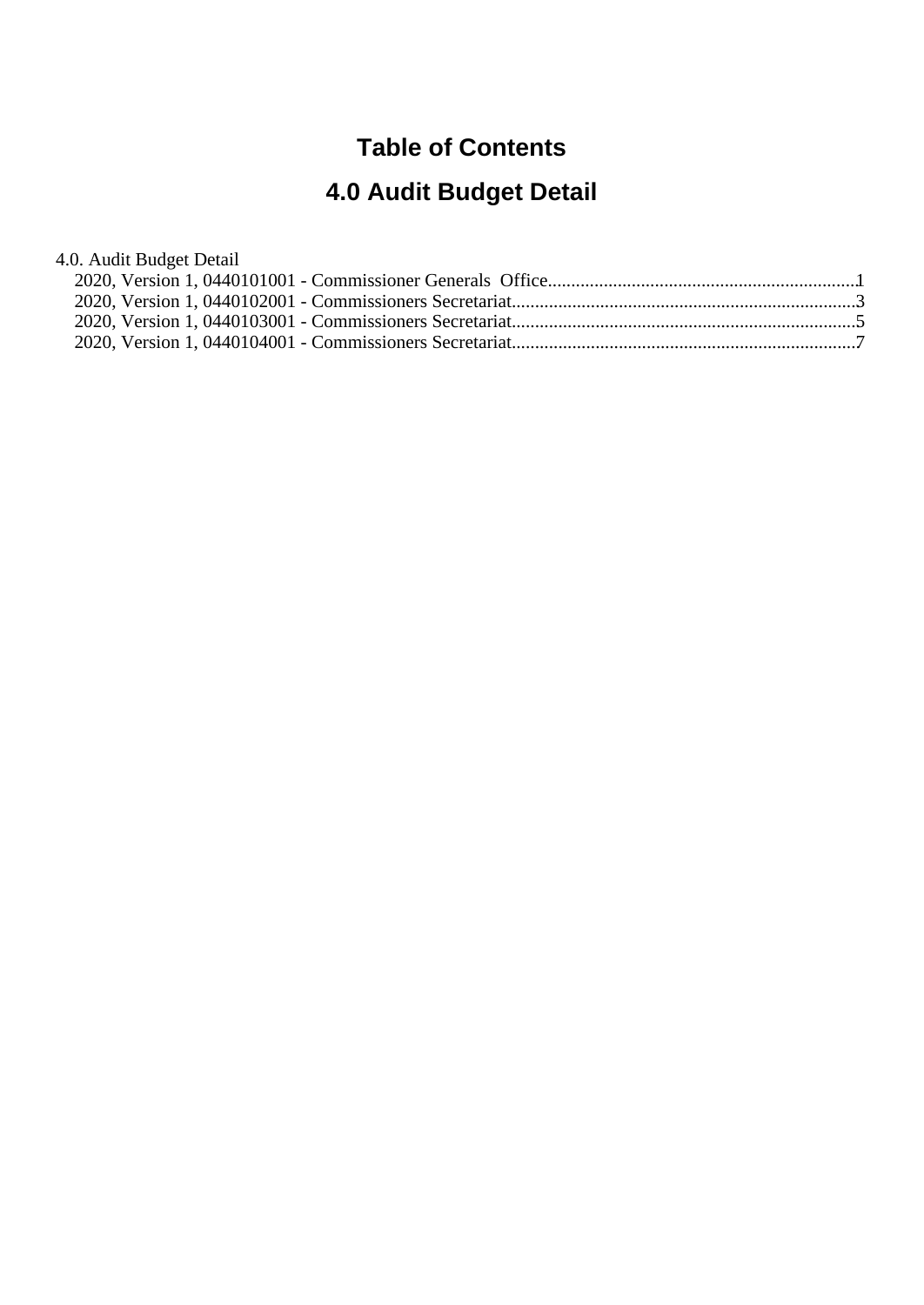<span id="page-1-0"></span>

**Ministry:** 044 - Ghana Revenue Authority **Department:** 04401 - Commissioner General **Organisation:** 0440101001 - Commissioner Generals Office **Government Function:** 70112 - Financial and fiscal Affairs **Location:** 0304304 - Osu Klotey

| 0440101001 - Commissioner Generals Office                   | 54,974,467 |
|-------------------------------------------------------------|------------|
| 11001 - Central GoG & CF                                    | 54,974,467 |
| <b>Unspecified Policy</b>                                   | 54,974,467 |
| 04401 - Revenue Mobilization                                | 54,974,467 |
| 04401001 - Domestic Revenue Mobilization and Administration | 54,974,467 |
| <b>Unspecified Project</b>                                  | 54,974,467 |
| <b>Unspecified Operations</b>                               | 54,974,467 |
| 2111001 - Established Post                                  | 24,821,808 |
| 21112 - Other Allowances                                    | 25,189,183 |
| 2111203 - Car Maintenance Allowance                         | 592,632    |
| 2111205 - Book Subsidy                                      | 45,000     |
| 2111208 - Funeral Grants                                    | 100,000    |
| 2111213 - Watchman Allowance                                | 886,133    |
| 2111221 - Training Allowance                                | 828,040    |
| 2111226 - Duty Allowance                                    | 2,050,342  |
| 2111227 - Clothing Allowance                                | 2,481,738  |
| 2111229 - Acting Allowance                                  | 627,360    |
| 2111230 - Cashier Allowance                                 | 17,400     |
| 2111232 - Professional Allowance                            | 1,264,764  |
| 2111233 - Entertainment Allowance                           | 100,000    |
| 2111234 - Fuel Allowance                                    | 2,783,106  |
| 2111236 - Housing Subsidy/Allowance                         | 4,963,476  |
| 2111237 - Risk Allowance                                    | 1,240,869  |
| 2111238 - Overtime Allowance                                | 100,000    |
| 2111242 - Travel Allowance                                  | 689,488    |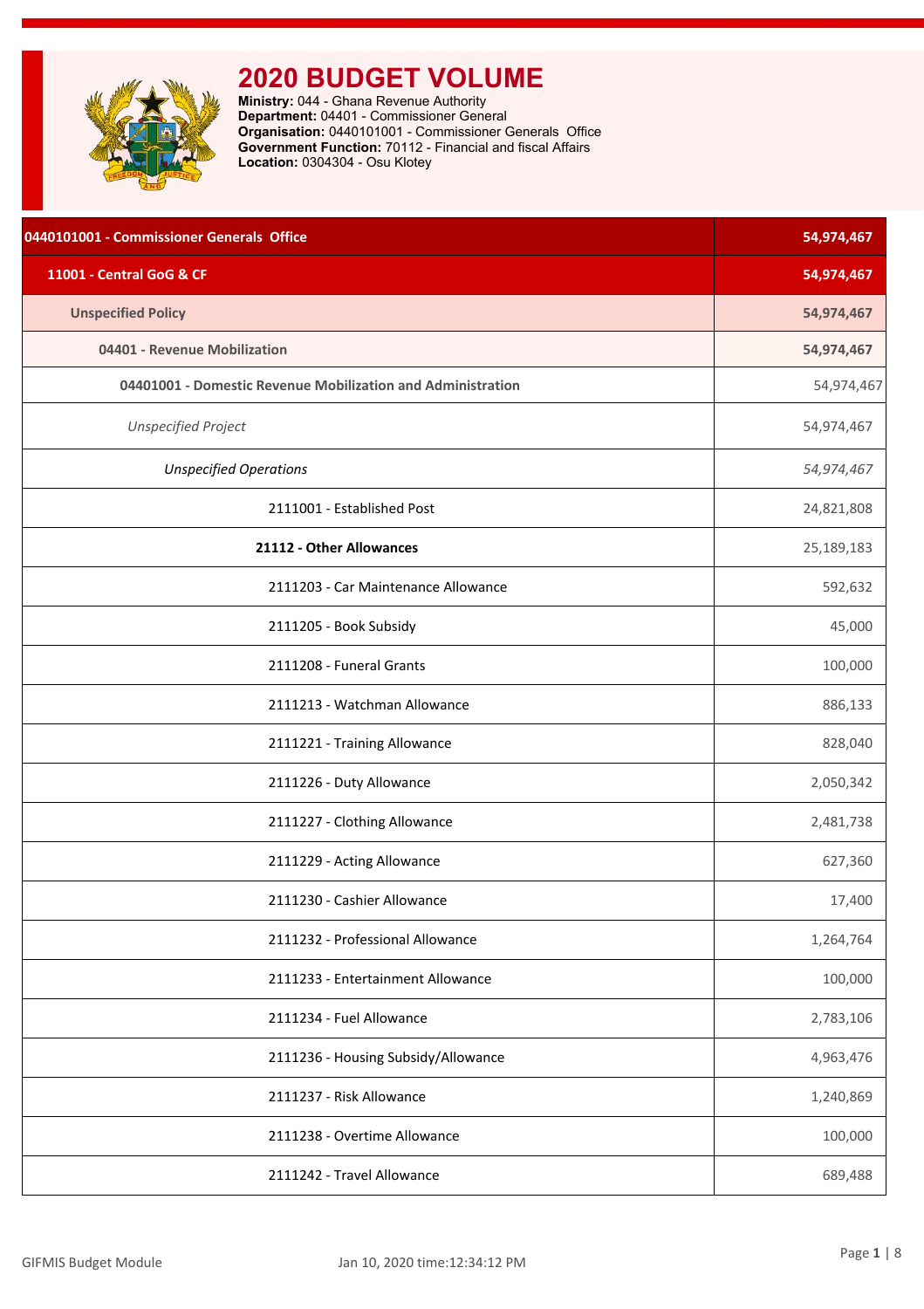

**Ministry:** 044 - Ghana Revenue Authority **Department:** 04401 - Commissioner General **Organisation:** 0440101001 - Commissioner Generals Office **Government Function:** 70112 - Financial and fiscal Affairs **Location:** 0304304 - Osu Klotey

| 2111243 - Transfer Grants                                          | 100,000   |
|--------------------------------------------------------------------|-----------|
| 2111245 - Domestic Servants Allowance                              | 748,372   |
| 2111248 - Special Allowance/Honorarium                             | 3,722,607 |
| 2111249 - Responsibility Allowance                                 | 1,824,762 |
| 2111253 - IT Allowance                                             | 23,094    |
| 2121 - Actual social contributions (National Pension Contribution) | 4,963,476 |
| 2121001 - 13 Percent SSF Contribution                              | 3,226,259 |
| 2121002 - Gratuity                                                 | 620,435   |
| 2121004 - End of Service Benefit (ESB/Ex-Gratia)                   | 1,116,782 |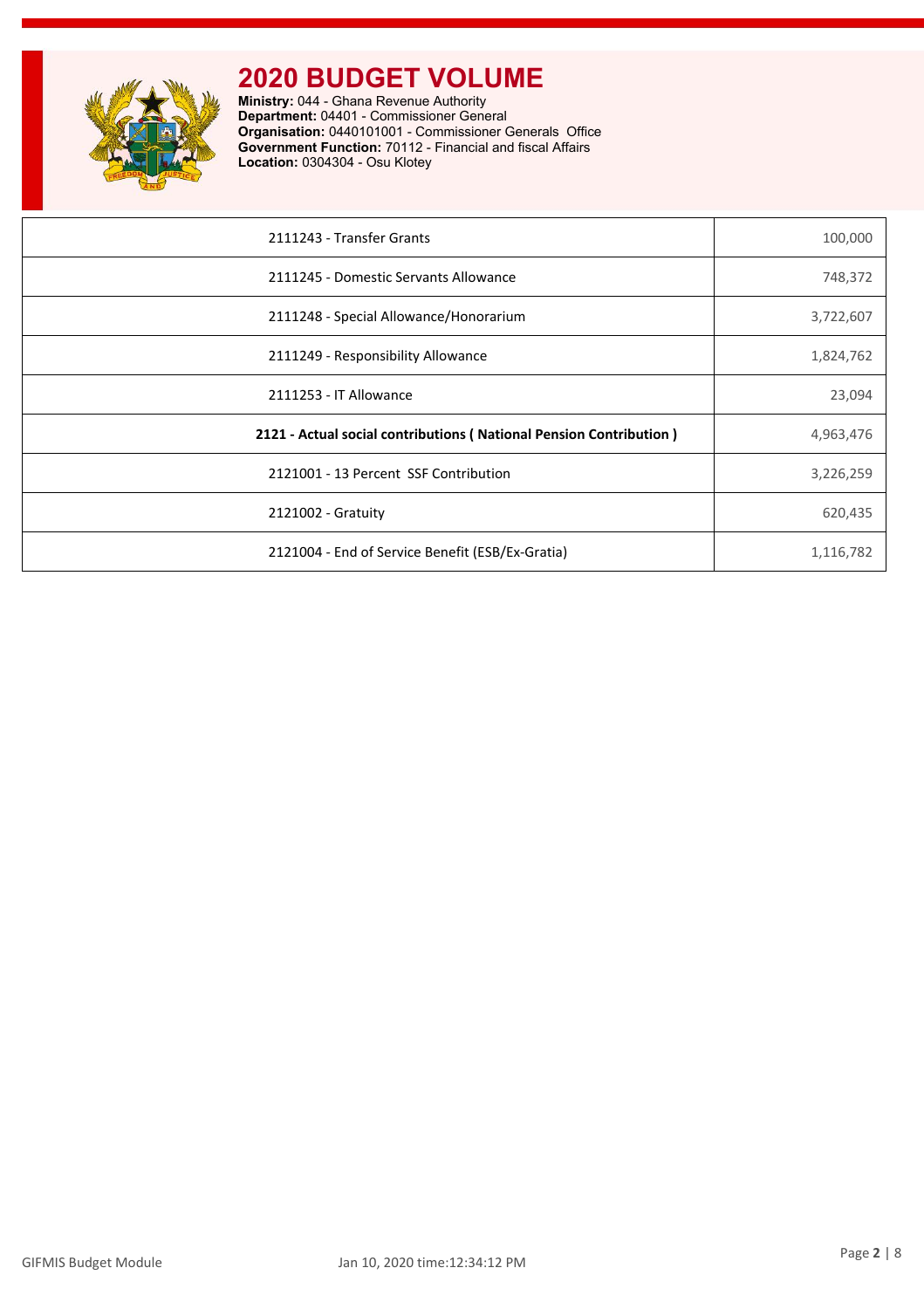<span id="page-3-0"></span>

**Ministry:** 044 - Ghana Revenue Authority **Department:** 04401 - Commissioner General **Organisation:** 0440102001 - Commissioners Secretariat **Government Function:** 70112 - Financial and fiscal Affairs **Location:** 0304304 - Osu Klotey

| 0440102001 - Commissioners Secretariat                      | 353,043,146 |
|-------------------------------------------------------------|-------------|
| 11001 - Central GoG & CF                                    | 353,043,146 |
| <b>Unspecified Policy</b>                                   | 353,043,146 |
| 04401 - Revenue Mobilization                                | 353,043,146 |
| 04401001 - Domestic Revenue Mobilization and Administration | 353,043,146 |
| <b>Unspecified Project</b>                                  | 353,043,146 |
| <b>Unspecified Operations</b>                               | 353,043,146 |
| 2111001 - Established Post                                  | 168,036,555 |
| 21111 - Non Established Post                                | 2,382,432   |
| 2111102 - Monthly paid and casual labour                    | 2,382,432   |
| 21112 - Other Allowances                                    | 147,844,591 |
| 2111203 - Car Maintenance Allowance                         | 2,586,120   |
| 2111208 - Funeral Grants                                    | 3,473,133   |
| 2111213 - Watchman Allowance                                | 3,933,166   |
| 2111226 - Duty Allowance                                    | 8,657,422   |
| 2111227 - Clothing Allowance                                | 26,048,501  |
| 2111229 - Acting Allowance                                  | 1,539,786   |
| 2111230 - Cashier Allowance                                 | 468,838     |
| 2111232 - Professional Allowance                            | 3,719,639   |
| 2111233 - Entertainment Allowance                           | 93,000      |
| 2111234 - Fuel Allowance                                    | 10,692,056  |
| 2111236 - Housing Subsidy/Allowance                         | 34,731,335  |
| 2111237 - Risk Allowance                                    | 8,682,834   |
| 2111242 - Travel Allowance                                  | 6,441,059   |
| 2111243 - Transfer Grants                                   | 5,178,977   |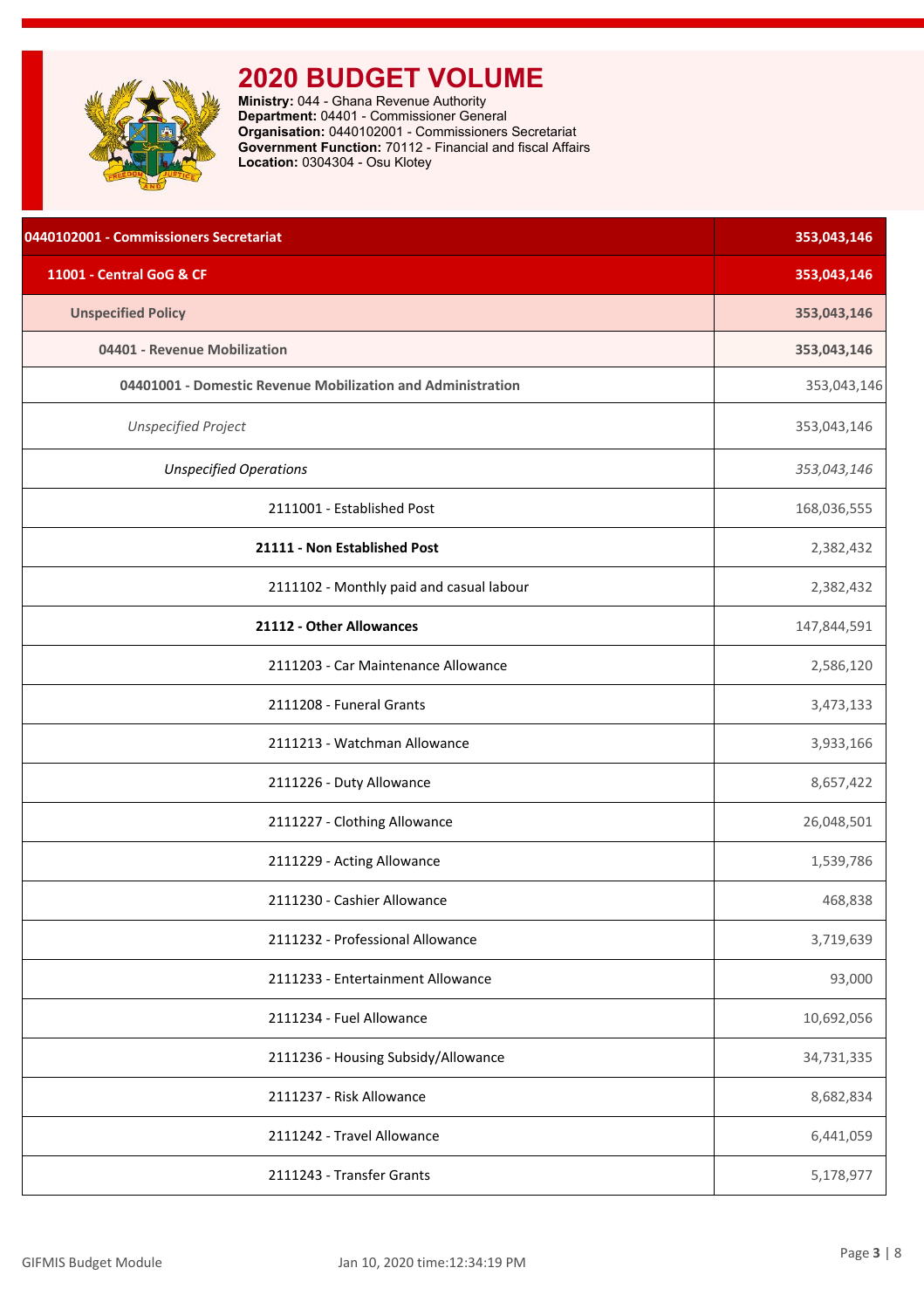

**Ministry:** 044 - Ghana Revenue Authority **Department:** 04401 - Commissioner General **Organisation:** 0440102001 - Commissioners Secretariat **Government Function:** 70112 - Financial and fiscal Affairs **Location:** 0304304 - Osu Klotey

| 2111245 - Domestic Servants Allowance                              | 669,935    |
|--------------------------------------------------------------------|------------|
| 2111248 - Special Allowance/Honorarium                             | 26,084,675 |
| 2111249 - Responsibility Allowance                                 | 4,844,115  |
| 2121 - Actual social contributions (National Pension Contribution) | 34,779,568 |
| 2121001 - 13 Percent SSF Contribution                              | 22,606,719 |
| 2121002 - Gratuity                                                 | 4,347,446  |
| 2121004 - End of Service Benefit (ESB/Ex-Gratia)                   | 7,825,403  |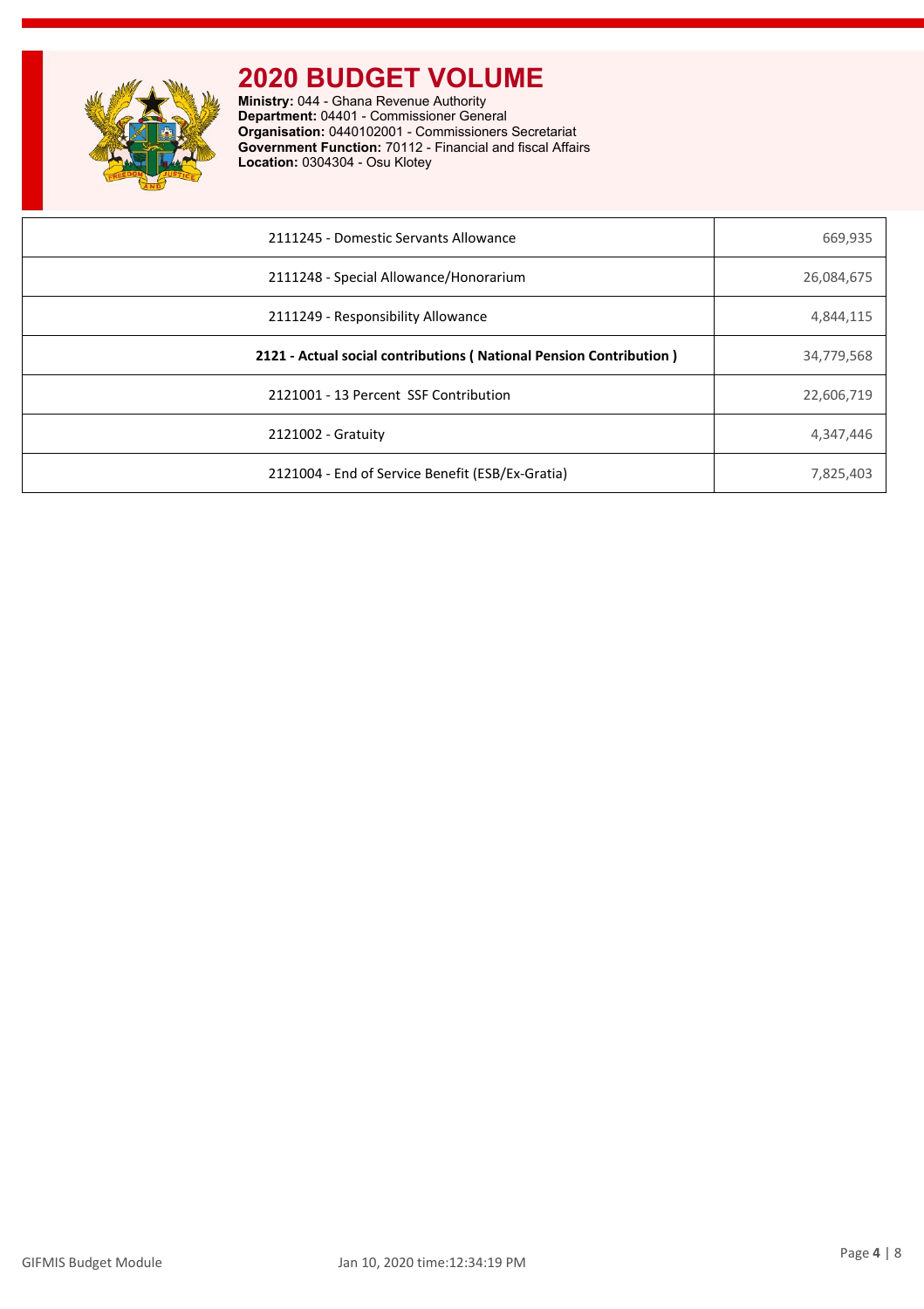<span id="page-5-0"></span>

**Ministry:** 044 - Ghana Revenue Authority **Department:** 04401 - Commissioner General **Organisation:** 0440103001 - Commissioners Secretariat **Government Function:** 70112 - Financial and fiscal Affairs **Location:** 0304304 - Osu Klotey

| 0440103001 - Commissioners Secretariat                      | 352,126,253 |
|-------------------------------------------------------------|-------------|
| 11001 - Central GoG & CF                                    | 352,126,253 |
| <b>Unspecified Policy</b>                                   | 352,126,253 |
| 04401 - Revenue Mobilization                                | 352,126,253 |
| 04401001 - Domestic Revenue Mobilization and Administration | 352,126,253 |
| <b>Unspecified Project</b>                                  | 352,126,253 |
| <b>Unspecified Operations</b>                               | 352,126,253 |
| 2111001 - Established Post                                  | 166,524,325 |
| 21112 - Other Allowances                                    | 152,353,870 |
| 2111203 - Car Maintenance Allowance                         | 2,514,336   |
| 2111205 - Book Subsidy                                      | 126,400     |
| 2111208 - Funeral Grants                                    | 450,000     |
| 2111213 - Watchman Allowance                                | 5,575,586   |
| 2111226 - Duty Allowance                                    | 11,191,747  |
| 2111227 - Clothing Allowance                                | 16,598,523  |
| 2111229 - Acting Allowance                                  | 2,429,342   |
| 2111230 - Cashier Allowance                                 | 3,740,010   |
| 2111232 - Professional Allowance                            | 5,319,187   |
| 2111233 - Entertainment Allowance                           | 386,742     |
| 2111234 - Fuel Allowance                                    | 18,315,396  |
| 2111236 - Housing Subsidy/Allowance                         | 33,197,045  |
| 2111237 - Risk Allowance                                    | 16,314,489  |
| 2111238 - Overtime Allowance                                | 1,286,470   |
| 2111242 - Travel Allowance                                  | 671,398     |
| 2111243 - Transfer Grants                                   | 1,250,000   |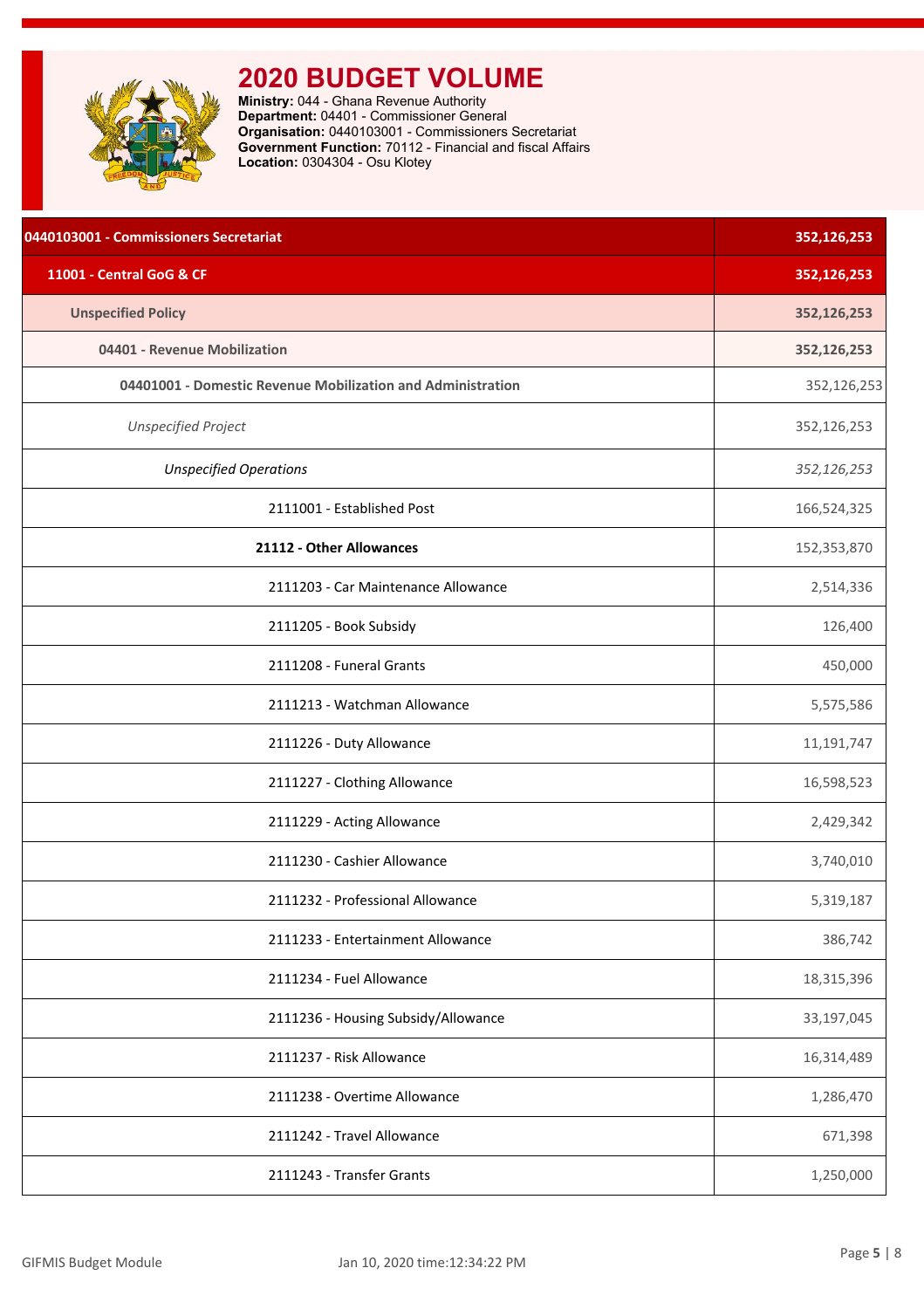

**Ministry:** 044 - Ghana Revenue Authority **Department:** 04401 - Commissioner General **Organisation:** 0440103001 - Commissioners Secretariat **Government Function:** 70112 - Financial and fiscal Affairs **Location:** 0304304 - Osu Klotey

| 2111245 - Domestic Servants Allowance                              | 1,058,929  |
|--------------------------------------------------------------------|------------|
| 2111248 - Special Allowance/Honorarium                             | 24,936,044 |
| 2111249 - Responsibility Allowance                                 | 6,886,976  |
| 2111253 - IT Allowance                                             | 105,250    |
| 2121 - Actual social contributions (National Pension Contribution) | 33,248,058 |
| 2121001 - 13 Percent SSF Contribution                              | 21,611,238 |
| 2121002 - Gratuity                                                 | 4,156,007  |
| 2121004 - End of Service Benefit (ESB/Ex-Gratia)                   | 7,480,813  |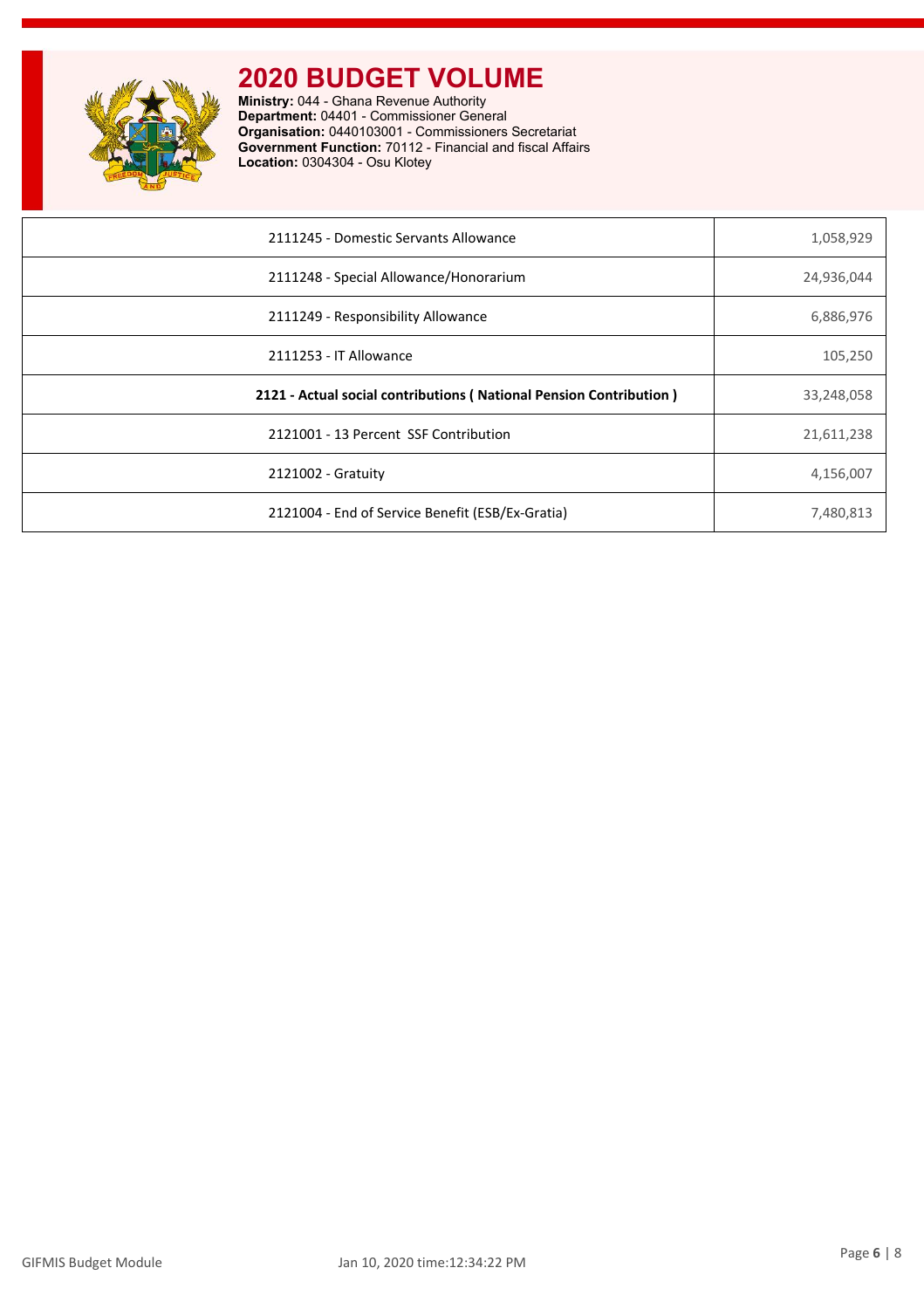<span id="page-7-0"></span>

**Ministry:** 044 - Ghana Revenue Authority **Department:** 04401 - Commissioner General **Organisation:** 0440104001 - Commissioners Secretariat **Government Function:** 70112 - Financial and fiscal Affairs **Location:** 0304304 - Osu Klotey

| 0440104001 - Commissioners Secretariat                      | 264,677,688 |
|-------------------------------------------------------------|-------------|
| 11001 - Central GoG & CF                                    | 264,677,688 |
| <b>Unspecified Policy</b>                                   | 264,677,688 |
| 04401 - Revenue Mobilization                                | 264,677,688 |
| 04401001 - Domestic Revenue Mobilization and Administration | 264,677,688 |
| <b>Unspecified Project</b>                                  | 264,677,688 |
| <b>Unspecified Operations</b>                               | 264,677,688 |
| 2111001 - Established Post                                  | 129,677,246 |
| 21111 - Non Established Post                                | 3,345,314   |
| 2111102 - Monthly paid and casual labour                    | 3,345,314   |
| 21112 - Other Allowances                                    | 105,719,636 |
| 2111203 - Car Maintenance Allowance                         | 3,013,272   |
| 2111205 - Book Subsidy                                      | 172,670     |
| 2111208 - Funeral Grants                                    | 361,636     |
| 2111213 - Watchman Allowance                                | 2,637,313   |
| 2111221 - Training Allowance                                | 828,253     |
| 2111226 - Duty Allowance                                    | 5,855,690   |
| 2111227 - Clothing Allowance                                | 12,943,630  |
| 2111229 - Acting Allowance                                  | 627,360     |
| 2111230 - Cashier Allowance                                 | 35,922      |
| 2111232 - Professional Allowance                            | 2,914,431   |
| 2111233 - Entertainment Allowance                           | 15,000      |
| 2111234 - Fuel Allowance                                    | 13,192,146  |
| 2111236 - Housing Subsidy/Allowance                         | 25,887,259  |
| 2111237 - Risk Allowance                                    | 6,471,815   |